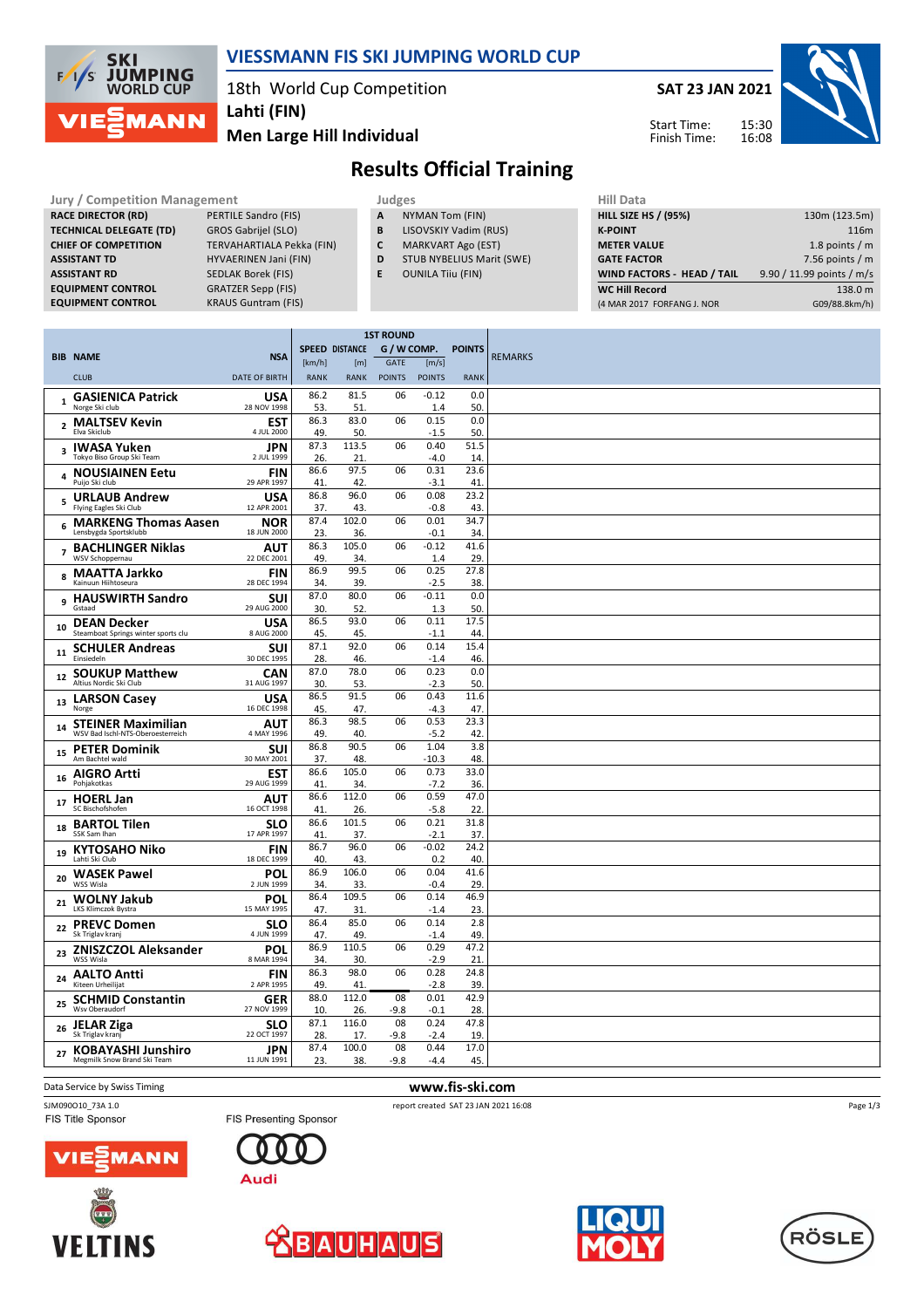

### **VIESSMANN FIS SKI JUMPING WORLD CUP**

18th World Cup Competition

**SAT 23 JAN 2021**

Start Time: Finish Time:



**Men Large Hill Individual**

# **Results Official Training**

|    |                                                           |                           | <b>1ST ROUND</b>     |                                      |               |                |                        |                |
|----|-----------------------------------------------------------|---------------------------|----------------------|--------------------------------------|---------------|----------------|------------------------|----------------|
|    | <b>BIB NAME</b>                                           | <b>NSA</b>                |                      | G / W COMP.<br><b>SPEED DISTANCE</b> |               |                | <b>POINTS</b>          | <b>REMARKS</b> |
|    |                                                           |                           | [km/h]               | [m]                                  | GATE          | [m/s]          |                        |                |
|    | <b>CLUB</b>                                               | <b>DATE OF BIRTH</b>      | <b>RANK</b>          | <b>RANK</b>                          | <b>POINTS</b> | <b>POINTS</b>  | <b>RANK</b>            |                |
| 28 | <b>FREUND Severin</b><br>WSV DJK Rastbuechl               | <b>GER</b><br>11 MAY 1988 | 88.0<br>10.          | 112.5<br>25.                         | 08<br>-9.8    | 0.65<br>-6.4   | 37.5<br>33             |                |
| 29 | <b>BOYD-CLOWES Mackenzie</b><br>Altius Nordic Ski Club    | CAN<br>13 JUL 1991        | 88.2<br>2.           | 116.5<br>14                          | 08<br>$-9.8$  | 0.20<br>$-2.0$ | 49.1<br>17             |                |
|    | <b>DESCHWANDEN Gregor</b>                                 | SUI                       | 88.1                 | 113.5                                | 08            | 0.41           | 41.6                   |                |
| 30 | Horw                                                      | 27 FEB 1991               | 7.                   | 21.                                  | $-9.8$        | -4.1           | 29.                    |                |
| 31 | <b>PAVLOVCIC Bor</b><br>Nd Ratece planica                 | <b>SLO</b><br>27 JUN 1998 | 88.2<br>2.           | 120.5<br>7.                          | 08<br>$-9.8$  | $-0.18$<br>2.2 | 60.5<br>$\overline{4}$ |                |
| 32 | <b>SATO Kejichi</b><br>Megmilk Snow Brand Ski Team        | JPN<br>27 JUL 1997        | 86.8<br>37.          | 108.0<br>32                          | 08<br>$-9.8$  | 0.24<br>$-2.4$ | 33.4<br>35.            |                |
|    | <b>ASCHENWALD Philipp</b>                                 | AUT                       | 87.7                 | 119.5                                | 08            | 0.18           | 54.7                   |                |
| 33 | SC Maverhofen-Tirol                                       | 12 NOV 1995               | 19.                  | 10                                   | $-9.8$        | $-1.8$         | 12                     |                |
| 34 | <b>PREVC Peter</b><br>SK Triglav Kranj                    | <b>SLO</b><br>20 SEP 1992 | 87.5<br>22.          | 111.5<br>28.                         | 08<br>-9.8    | 0.24<br>$-2.4$ | 39.7<br>32.            |                |
|    | <b>HAMANN Martin</b>                                      | <b>GER</b>                | 87.9                 | 119.5                                | 08            | $-0.22$        | 59.1                   |                |
| 35 | SG Nickelhuette Aue                                       | 10 APR 1997               | 12.                  | 10.                                  | $-9.8$        | 2.6            | 6.                     |                |
| 36 | <b>FORFANG Johann Andre</b><br><b>Tromsoe Skiklub</b>     | <b>NOR</b>                | 87.8                 | 116.5                                | 08            | 0.61           | 45.1                   |                |
|    |                                                           | 4 JUL 1995                | 15.<br>88.2          | 14<br>122.5                          | $-9.8$<br>08  | $-6.0$<br>0.27 | 26<br>59.2             |                |
| 37 | <b>HAYBOECK Michael</b><br>UVB Hinzenbach-Oberoesterreich | AUT<br>5 MAR 1991         | 2.                   | 4.                                   | -9.8          | -2.7           | 5.                     |                |
| 38 | <b>KRAFT Stefan</b><br>SV Schwarzach-Salzburg             | <b>AUT</b><br>13 MAY 1993 | 88.3                 | 120.0<br>9.                          | 08<br>$-9.8$  | $-0.07$        | 58.2<br>9.             |                |
|    | <b>TANDE Daniel Andre</b>                                 | <b>NOR</b>                | $\mathbf{1}$<br>87.4 | 111.0                                | 08            | 0.8<br>$-0.18$ | 43.4                   |                |
| 39 | Kongsberg If                                              | 24 JAN 1994               | 23.                  | 29.                                  | $-9.8$        | 2.2            | 27.                    |                |
| 40 | <b>PASCHKE Pius</b><br>WSV Kiefersfelden                  | GER<br>20 MAY 1990        | 87.9<br>12           | 113.0<br>23.                         | 08<br>-9.8    | $-0.03$<br>0.4 | 45.2<br>25.            |                |
| 41 | <b>STEKALA Andrzej</b>                                    | POL                       | 87.8                 | 117.5                                | 08            | $-0.34$        | 57.0                   |                |
|    | Azs Zakopane                                              | 30 JUN 1995               | 15.                  | 13.                                  | $-9.8$        | 4.1            | 10                     |                |
| 42 | <b>KOBAYASHI Ryoyu</b><br>Tsuchiya Home Ski Team          | <b>JPN</b><br>8 NOV 1996  | 87.6<br>21           | 116.0<br>17                          | 08<br>$-9.8$  | $-0.05$<br>0.6 | 50.8<br>15             |                |
|    | <b>HUBER Daniel</b>                                       | AUT                       | 87.8                 | 116.0                                | 08            | $-0.03$        | 50.6                   |                |
| 43 | SC Seekirchen-Salzburg                                    | 2 JAN 1993                | 15.                  | 17.                                  | $-9.8$        | 0.4            | 16                     |                |
| 44 | <b>SATO Yukiya</b>                                        | JPN                       | 87.3                 | 113.0                                | 08            | $-0.06$        | 45.5                   |                |
|    | Megmilk Snow Brand Ski Team                               | 19 JUN 1995               | 26.<br>88.1          | 23.<br>121.0                         | $-9.8$<br>08  | 0.7<br>$-0.25$ | 24<br>62.2             |                |
| 45 | <b>GEIGER Karl</b><br>SC 1906 Oberstdorf                  | <b>GER</b><br>11 FEB 1993 | 7.                   | 6.                                   | -9.8          | 3.0            | 3.                     |                |
| 46 | <b>JOHANSSON Robert</b>                                   | <b>NOR</b>                | 88.1                 | 118.5                                | 08            | $-0.04$        | 55.2                   |                |
|    | Soere Aal IL                                              | 23 MAR 1990               | 7.<br>87.0           | 12.<br>115.0                         | $-9.8$<br>08  | 0.5<br>0.04    | 11<br>48.0             |                |
| 47 | <b>LINDVIK Marius</b><br>Raelingen Skiklubb               | NOR<br>27 JUN 1998        | 30.                  | 20.                                  | -9.8          | $-0.4$         | 18                     |                |
| 48 | <b>LANISEK Anze</b><br><b>Ssk Menges</b>                  | <b>SLO</b><br>20 APR 1996 | 87.7<br>19.          | 116.5<br>14                          | 08<br>$-9.8$  | 0.34<br>-3.4   | 47.7<br>20             |                |
|    | <b>ZYLA Piotr</b>                                         | POL                       | 87.8                 | 120.5                                | 08            | 0.41           | 54.2                   |                |
| 49 | WSS Wisla                                                 | 16 JAN 1987               | 15.                  | 7.                                   | $-9.8$        | $-4.1$         | 13.                    |                |
| 50 | <b>KUBACKI Dawid</b><br>TS Wisla Zakopane                 | <b>POL</b><br>12 MAR 1990 | 88.2<br>2.           | 124.0<br>2.                          | 08<br>$-9.8$  | 0.07<br>$-0.7$ | 63.9<br>2              |                |
|    | <b>STOCH Kamil</b>                                        | <b>POL</b>                | 87.0                 | 123.5                                | 08            | 0.55           | 58.3                   |                |
| 51 | KS Eve-nement Zakopane                                    | 25 MAY 1987               | 30.                  | 3.                                   | $-9.8$        | $-5.4$         | $\overline{7}$         |                |
| 52 | <b>EISENBICHLER Markus</b><br><b>TSV Siegsdorf</b>        | <b>GER</b><br>3 APR 1991  | 88.2<br>2.           | 122.0<br>5.                          | 08<br>-9.8    | 0.27<br>-2.7   | 58.3<br>7.             |                |
|    | <b>GRANERUD Halvor Egner</b>                              | <b>NOR</b>                | 87.9                 | 130.0                                | 08            | 0.34           | 72.0                   |                |
| 53 | Asker Skiklubb                                            | 29 MAY 1996               | 12.                  | 1                                    | $-9.8$        | $-3.4$         | $\mathbf{1}$           |                |

**Data Service by Swiss Timing WWW.fis-ski.com** 

SJM090010\_73A 1.0<br>
FIS Title Sponsor<br>
FIS Presenting Sponsor<br>
FIS Title Sponsor<br>
FIS Title Sponsor

Page 2/3





 $\Gamma$ 

Audi